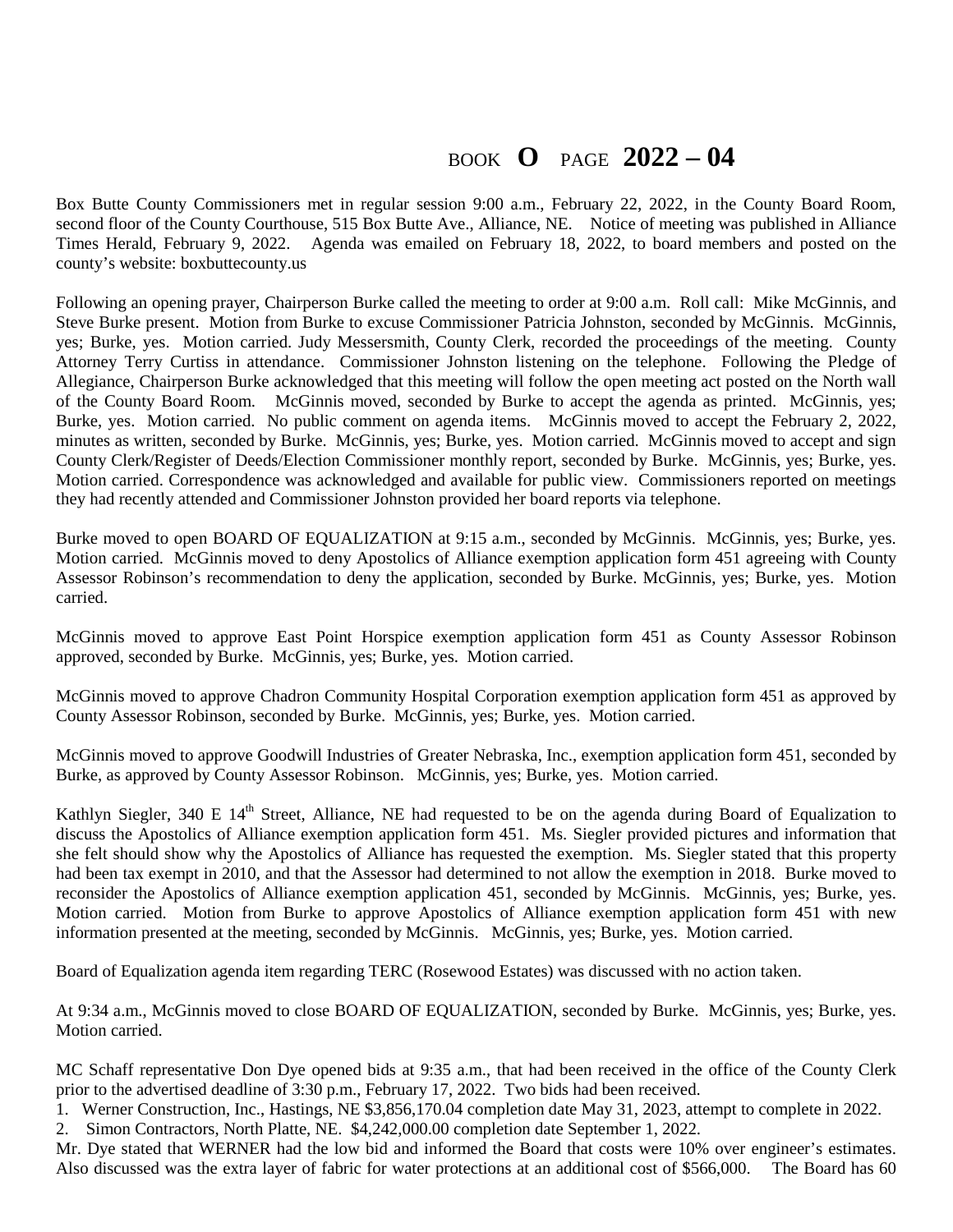

## BOOK **O** PAGE **2022 – 04**

days to accept a bid, as an agenda item for the March 21, 2022 meeting. Bonding for the project will be an agenda item for the March 2, 2022 board meeting.

Road Superintendent Barb Keegan provided a road and equipment report. Murphy Tractor representative Travis Fix provided order and delivery dates for John Deere Motor Graders that are available on the state bids. After discussion, McGinnis moved to order the 772G 6WD all wheel drive with premium circle at a cost of \$315,223.00. The County will pay entire invoice with \$260,000.00 out of the ARPA fund and the remainder out of Inheritance fund with that amount to be repaid to the Inheritance fund from the road fund. This will be a 2023 machine with an October build date, seconded by Burke. McGinnis, yes; Burke, yes. Motion carried.

Tabled from the February 2, 2022 meeting was the only aggregate crushing bid submitted from KL Wood Co LLC. McGinnis moved to accept KL Wood Co LLC bid, limiting to 10,000 tons at \$8.00 per ton, with invoice to be submitted by June 15, 2022 for the current fiscal year, seconded by Burke. McGinnis, yes; Burke, yes. Motion carried.

With two bids received, Burke moved to award NSG Logistics, LLC, the chip stone hauling bid at \$18.95 per ton, with an extension of \$31,267.50, seconded by McGinnis. McGinnis, yes; Burke, yes. Motion carried.

With two bids received, McGinnis moved to award Topkote Inc., the armor coat application bid at \$0.398 per square with an extension of \$50,112.18, seconded by Burke. McGinnis, yes; Burke, yes. Motion carried.

Building and Grounds employee, Lori White provided updates, stating the Slagle window replacement had been completed. Ms. White will contact Anita Allen to inquire about the window treatments that had been installed in the courthouse following renovation. Battery backups and standby generator for the courthouse was discussed. Ms. White will contact Triangle Electric and Jaybird Electric to provide input for electrical load. Chairman Burke will contact Aaron Wood regarding the need to replace the square of cement in front of the courthouse that cracked immediately after installation.

ARPA Committee provided to the Board suggestions that had been received during the last committee meeting. McGinnis moved to allow \$6,300.00 for the combined dispatch remodel at the county jail and \$400.00 for a projector & screen at the Extension Office, seconded by Burke. McGinnis, yes; Burke, yes. Motion carried. County Clerk Messersmith withdrew her request for \$3,000.00 of election equipment to be used for early voting due to the elevator not operating, as the Nebraska Secretary of State will provide ADA equipment for early voting. The next ARPA Committee meeting will be Friday, February 25, 2022 at 8:00 a.m.

McGinnis moved allowing Chairman Burke to sign Amendment No.1 To Telecommunications Sharing Agreement No. TS-11-0236, seconded by Burke. McGinnis, yes; Burke, yes. Motion carried.

McGinnis moved allowing Chairman Burke to sign four vehicle titles over to Purple Wave for the internet auction and to sign a hail damaged vehicle title over to NIRMA, seconded by Burke. McGinnis, yes; Burke, yes. Motion carried.

McGinnis moved to approve Commissioner Johnston's conflict claim in the amount of \$200.00 for a NACO web event, seconded by Burke. McGinnis, yes; Burke, yes. Motion carried.

McGinnis moved to table Chairman Burke's conflict claim until the Board had a quorum for approval, seconded by Burke. McGinnis, yes; Burke, yes. Motion carried.

Burke moved to table a \$200,000.00 invoice the City of Alliance had sent to the clerk's office for a Motorola console, to the March 21, 2022 meeting, seconded by McGinnis. McGinnis, yes; Burke, yes. Motion carried.